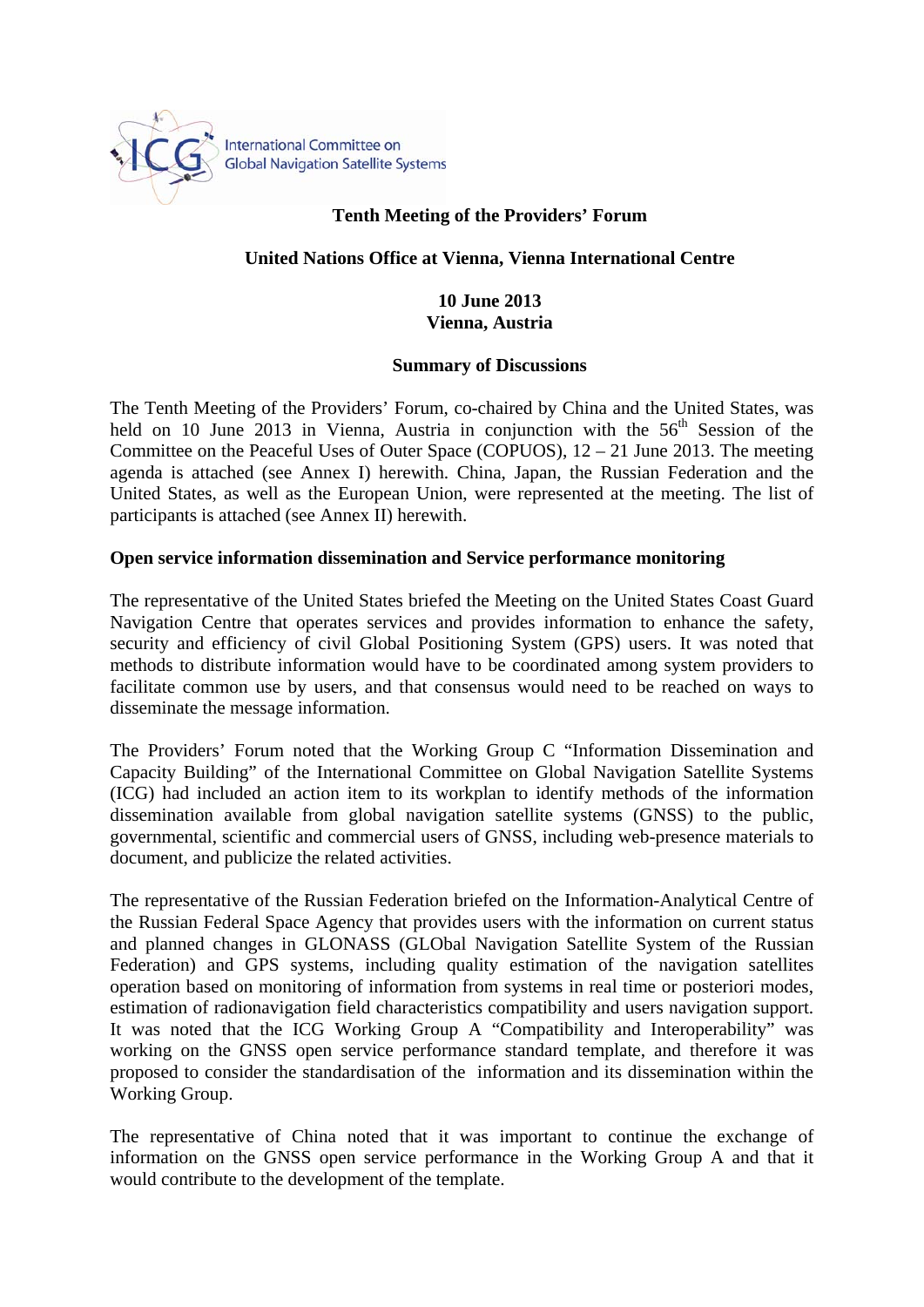The representative of Japan referred to the description of the QZSS navigation messages to enhance the system's value to the user community, and reiterated their contribution to both working groups.

The meeting agreed that the Working Group C should address the information dissemination in coordination with the Working Group A, which would continue its work on the template describing future services.

### **Spectrum protection: interference detection and mitigation**

The Providers' Forum noted with appreciation that the  $2<sup>nd</sup>$  ICG Workshop on GNSS Interference Detection and Mitigation (IDM) had been held in conjunction with the Institute of Navigation (ION) Pacific PNT 2013, in Honolulu, Hawaii, on 21 – 22 April 2013.

The co-chairs of the Working Group A provided a brief report on the workshop, including the outcomes and conclusions. It was noted that the detailed presentation on the workshop would be made at the Working Group A intersessional meeting on Wednesday, 12 June 2013, Vienna, Austria. It was also noted that the workshop was attended by 26 participants and a total of 6 presentations, including the System Providers' updates, were made. It was noted that additional IDM workshops were proposed to be held in Hong Kong and/or Geneva in 2014.

The Providers' Forum took note of the ICG Workshop on Interoperability held on 25 – 27 April 2013 in conjunction with the ION Pacific PNT 2013, in Honolulu, Hawaii. It was noted that 40 participants attended the workshop, and 16 presentations were made.

A brief presentation from the Working Group A co-chairs on both workshops is contained in the Annex III attached herewith.

## **ICG Information Centres**

The ICG Executive Secretariat informed that an education curriculum on GNSS had been made available to the regional centres for space science and technology education, affiliated to the United Nations. It was noted that the UN-affiliated Regional Centres for Africa, located in Morocco and Nigeria, were scheduled to begin the first nine-month post-graduate course on GNSS in September 2013 and in January 2014 respectively.

The providers were invited to contribute by giving lectures on the systems and their applications.

## **ICG Information Portal**

The ICG Executive Secretariat informed that the domain name www.icgsecretariat.org was no longer active, and that www.unoosa.org should be used for the ICG Information Portal.

The providers were requested to provide their points-of-contact to work with the Executive Secretariat on the context within the current webpages of the ICG Information Portal, making the information more *user*-*friendly* to the ICG members/everyone.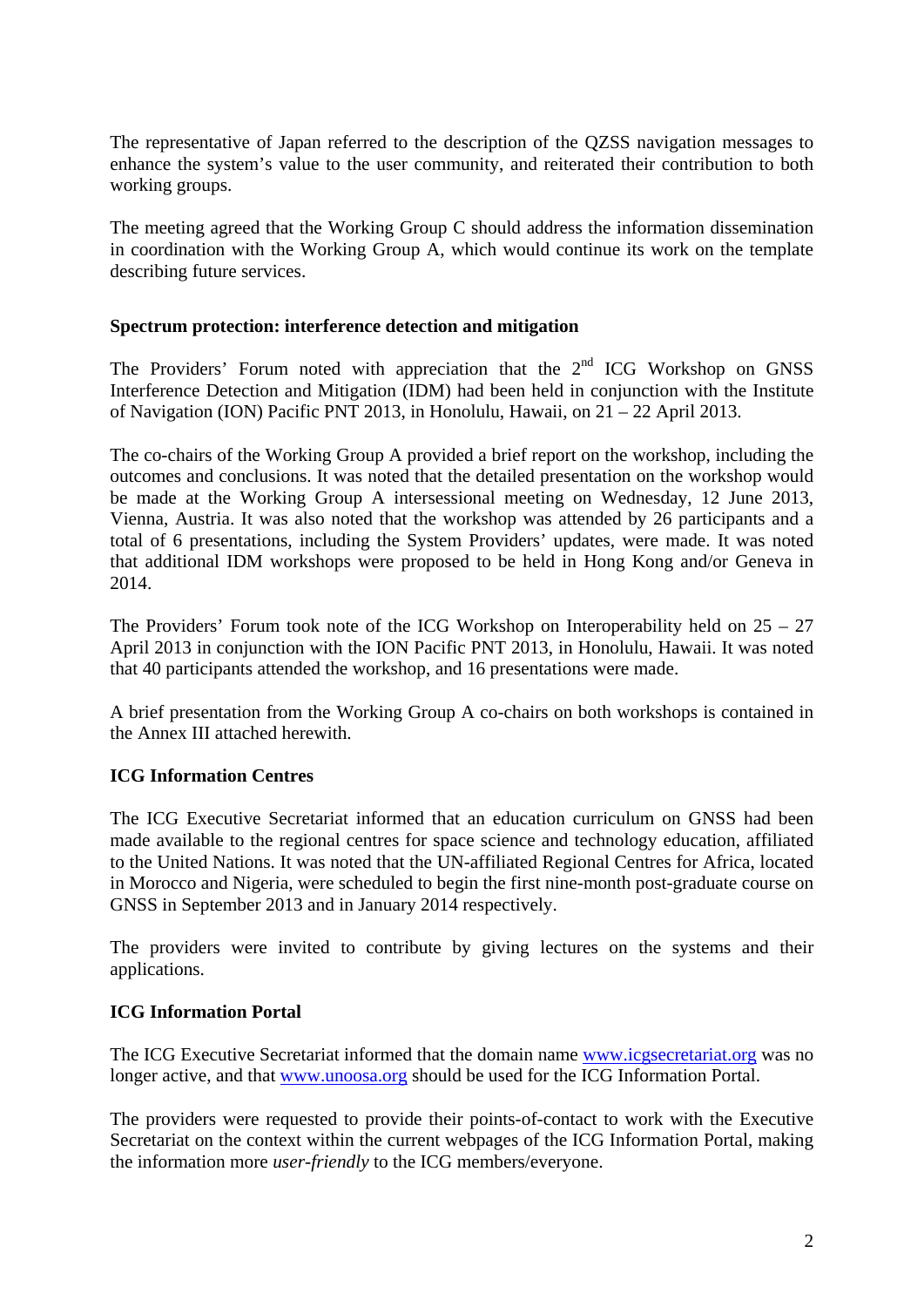The Providers' Forum took note that the International Telecomminication Union (ITU) was hosting the website for the Subgroup of the Working Group A, and that the link should be included in the ICG Information Portal.

#### **Report on a multi-GNSS demonstration project in the Asia/Oceania region**

The representative of Japan delivered a presentation on "The current status of Asia-Oceania multi-GNSS demonstration campaign" on behalf of the Multi-GNSS Asia (MGA) Secretariat. It was noted that the 4<sup>th</sup> Asia Oceania Regional Workshop on Global Navigation Satellite Systems (GNSS), held on 9 – 10 December 2012, in Kuala Lumpur, Malaysia, discussed new application experiments of GNSS. It was also noted that currently 24 organizations participate in MGA. A brief presentation is contained in the Annex IV.

### **Glossary of terms related to the work of the ICG and the Providers' Forum**

The ICG Executive Secretariat informed that the electronic version of the Glossary was available at the ICG Information Portal, and would be updated/revised as more information becomes available.

### **Future role and work of the ICG and its Providers' Forum**

The Meeting participants considered the summary of discussions concerning the "Future of the ICG" and the draft mission statement for the ICG.

### *Mission Statement*

The Providers' Forum recommended the approval of a mission statement, which is contained in Annex V, for dissemination to ICG and for consideration at the Eighth meeting of the ICG in Dubai, in November 2013.

#### *Users' Forum*

The providers reviewed and discussed the possible establishment of a Users' Forum.

It was suggested to consider rebalancing the ICG meeting, and figure out how to join users into ICG to ensure a balance between the GNSS users and the providers.

Regarding the working methods of ICG, several delegations expressed concern over the efficiency of the work of the ICG. A suggestion was noted for the Providers' Forum to act as a governing board of ICG, which would review all recommendations, but with final decision on recommendations made by the ICG. It was also noted that clarification was needed on a Users' Forum, including definition of membership.

It was also suggested that providers should focus on getting user input to gain insight into users' needs/requirements. It was noted that the website could be used for the interaction between the Providers' Forum and the GNSS users. A reference was also made to the GPS website (www.gps.gov) that was used to reach out to users, and it was noted that an interaction with users varies depending on user feedback.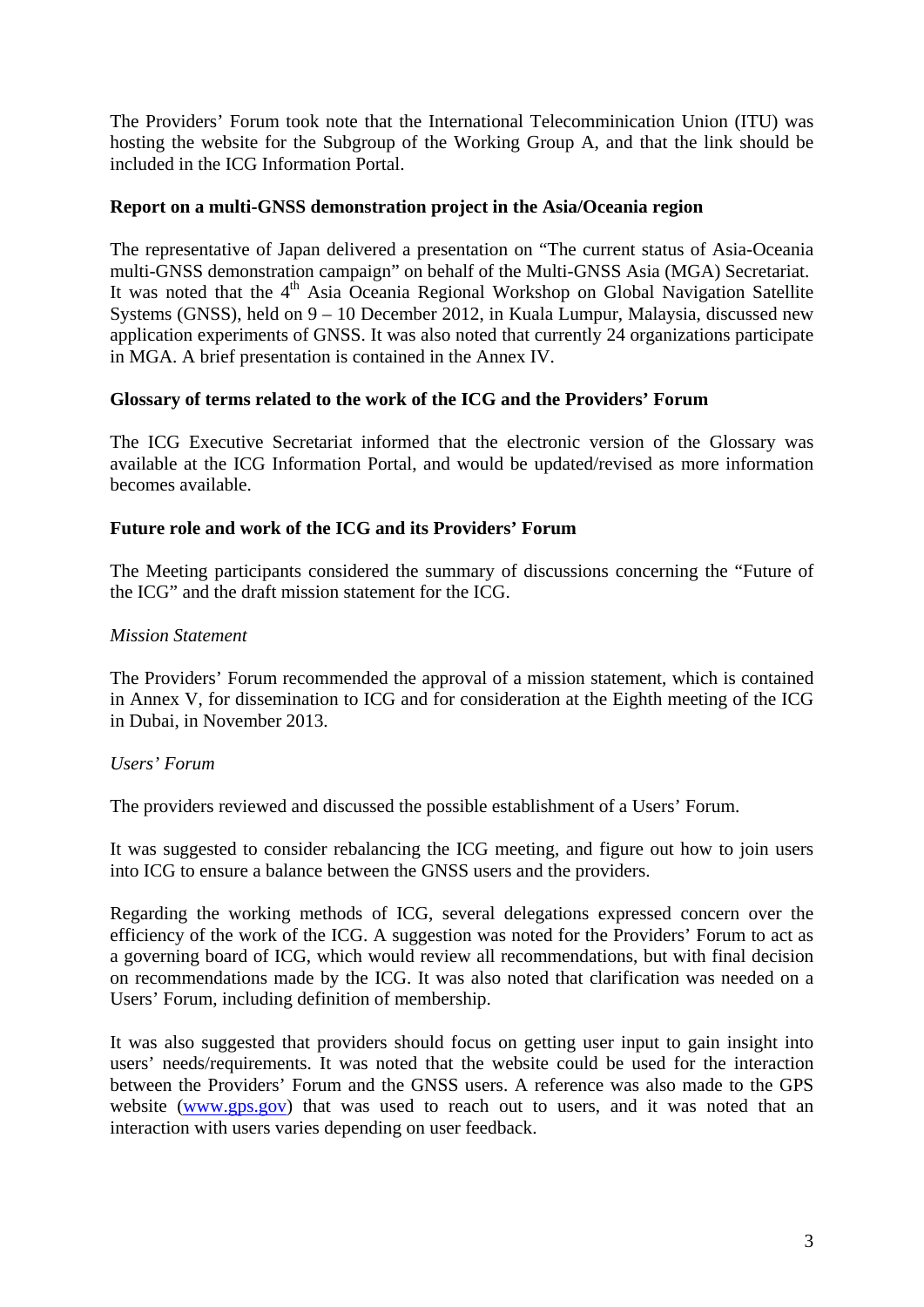Some members called for concluding "Future of ICG" discussions at the Eighth meeting of the ICG. A view was further expressed that ICG was trying to consider many issues within a limited period of time during the ICG annual meeting (one week), and that not enough work was being done outside of the these meetings. It was noted that sequencing of the work is what is most important.

The Providers agreed that it is important to hear input from the users and associate members on specifically what they are doing to collect user requirements, and to get input from associate members on how the ICG is helping them accomplish their mission. Therefore, the  $2<sup>nd</sup>$  meeting of the Providers Forum during ICG-8 will be changed to allow for this discussion.

To accommodate this, the Providers' Forum suggested rescheduling of the agenda items of the Eighth meeting of the ICG as follows (see Annex VI):

- Saturday, 9 November 2013: The Meeting of the Providers' Forum beginning at 13:00 and the Meeting with the co-chairs of the Working Groups at 16:00;
- Monday, 11 November 2013: Providers meet with Members/Associate Members/Observers to discuss/collect users' requirements;
- Wednesday, 13 November 2013: Providers' Forum meets if needed; and report on the meeting of Members/Associate Members/Observers provided if necessary.

## *ICG Executive Secretariat*

Regarding the support to be provided to the ICG Executive Secretariat, the Providers' Forum agreed to identify the points-of-contact who will work with the Executive Secretariat on matters related to the ICG, and also distribute information to their delegations. An idea was also proposed for the ICG host country to send a person to Vienna, the year prior to the annual ICG meeting, to work with the Secretariat on preparation activities for the meeting. Another proposed suggestion was for the ICG Executive Secretariat and/or ICG points-ofcontact to keep track of the ICG recommendations.

It was noted that the ICG Executive Secretariat will prepare the list of the Working Group recommendations that would also be included in the ICG Information Portal webpage dedicated to the Working Groups.

## **Selection of chairperson/co-chairs for the Providers' Forum meetings**

The Providers' Forum agreed that the current co-chairs (China and the United States) of the Providers' Forum would co-chair the Eleventh meeting of the Providers' Forum in Dubai, United Arab Emirates, in November 2013. While a long term plan for a chair/co-chairs of the Providers' Forum would be discussed in the forthcoming meeting in Dubai.

#### **Draft provisional agenda for the Eleventh meeting of the Providers' Forum**

The agenda for the Eleventh meeting of the Providers' Forum to be held in Dubai, UAE, in November 2013 was reviewed and can be found in Annex VII.

## **Other matters**